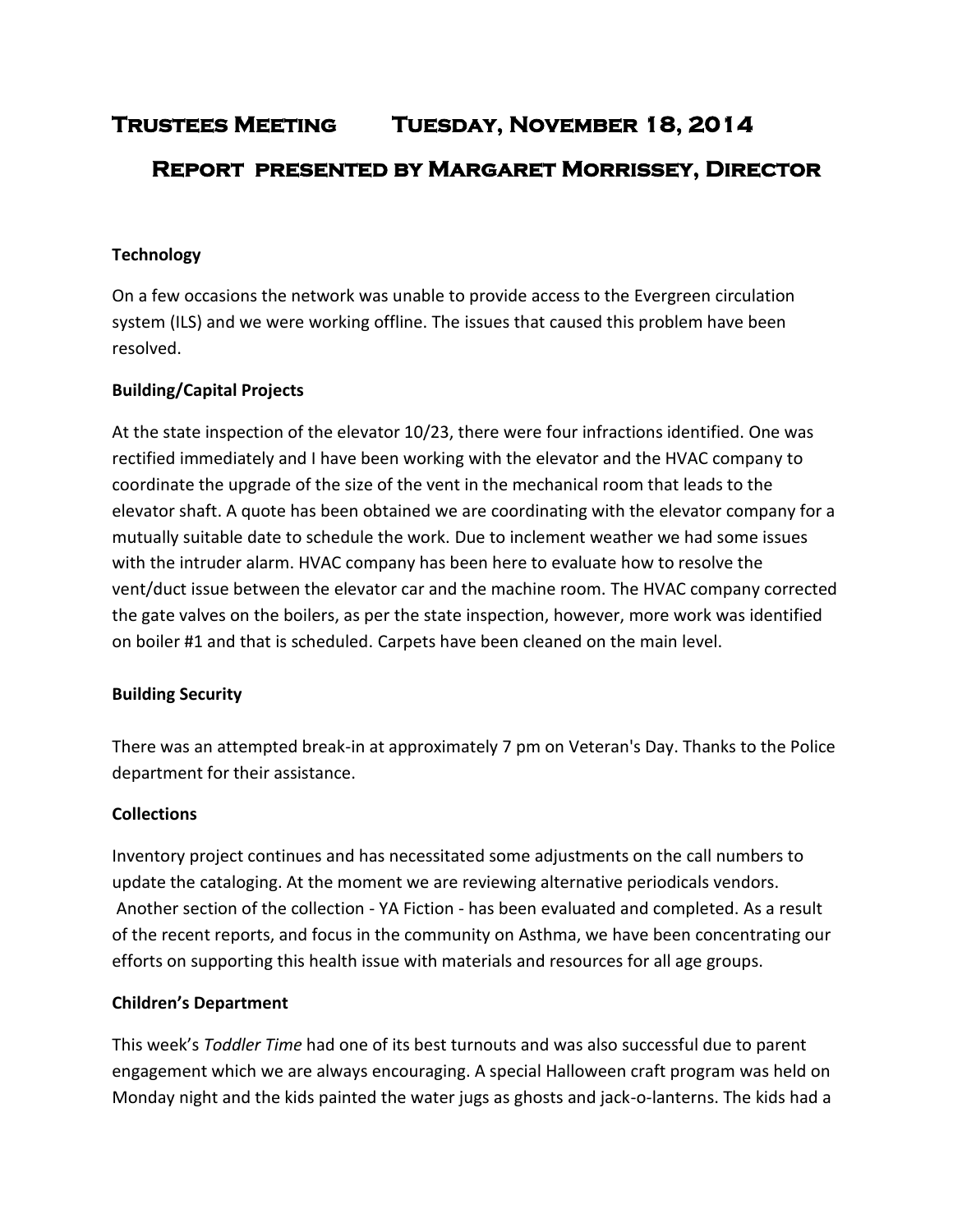lot of fun and were really creative. The Children's Room is decked out for Halloween with lots of decorations made by the staff. The Lego Club theme this week was planets. During the past few weeks programs were all focused on Halloween, with story time books about the holiday. The craft was a jack-o'-lantern, and it was quite popular. The Lego Club theme was also Halloween, and kids made some creepy scenes. *Day of the Dead/Dia de los Muertos* was celebrated with a bilingual story time and the theme continued through the week. For Crafty Wednesday the participants made sugar skull masks! Bears were another theme explored through programs this month. There is a display of bear picture books on view and the theme continued in the program offerings. Preparations are underway for the annual Gingerbread House making program. There will be 3 sessions in early December. This is one of the only programs where registration is required. As has become the tradition, the staff will make 3 houses for door prizes at the annual winter concert on Thursday, December 4.

## **Programs**

The reception for fiber artists Monica Elefterion and Bayda Asbridge was held on Thursday, November 6th. New York Times critic and academic Leah Hager Cohen presented a program discussing her most recent publication *No Book but the World.* A representative from TriValley presenting an overview on care-giving on October 28<sup>th</sup>; Paul Macek presented on his new work An Illustrated History of Edgar Allan Poe on October 39<sup>th</sup>; and author (and US District Judge)Michael Ponsor discussed his novel *The Hanging Judge* on October 30<sup>th</sup>

# **Media and Social Media**

As of today, we have 1,520 subscribers to the eNewsletter (Constant Contact) and 539 likes" on Facebook. There are some great projects on display this week from both Thursday and Saturday and photos are posted on Facebook.

## **Meetings/Outreach**

I attended the MLS Library Director Meeting in Charlton. The Tri Epic Emergency Response staff held 2 sessions to assist residents with signing up for Everbridge. The Adult Services Librarian and Library Director attended the Annual Meeting of the Massachusetts Library System on Monday, November 3<sup>rd</sup> – theme was *Story Box: Creating your Library's Culture* and Michael Margolis was the keynote speaker. I attended the WRTA Steering Committee meeting in Worcester. I attended the CHNA5 (Community Health Network Area 5) meeting where 4 UMass students presented their assessment on the community health. Asthma was identified as a major health concern in Southbridge. I also attended the Literacy Volunteers of South Central MA meeting.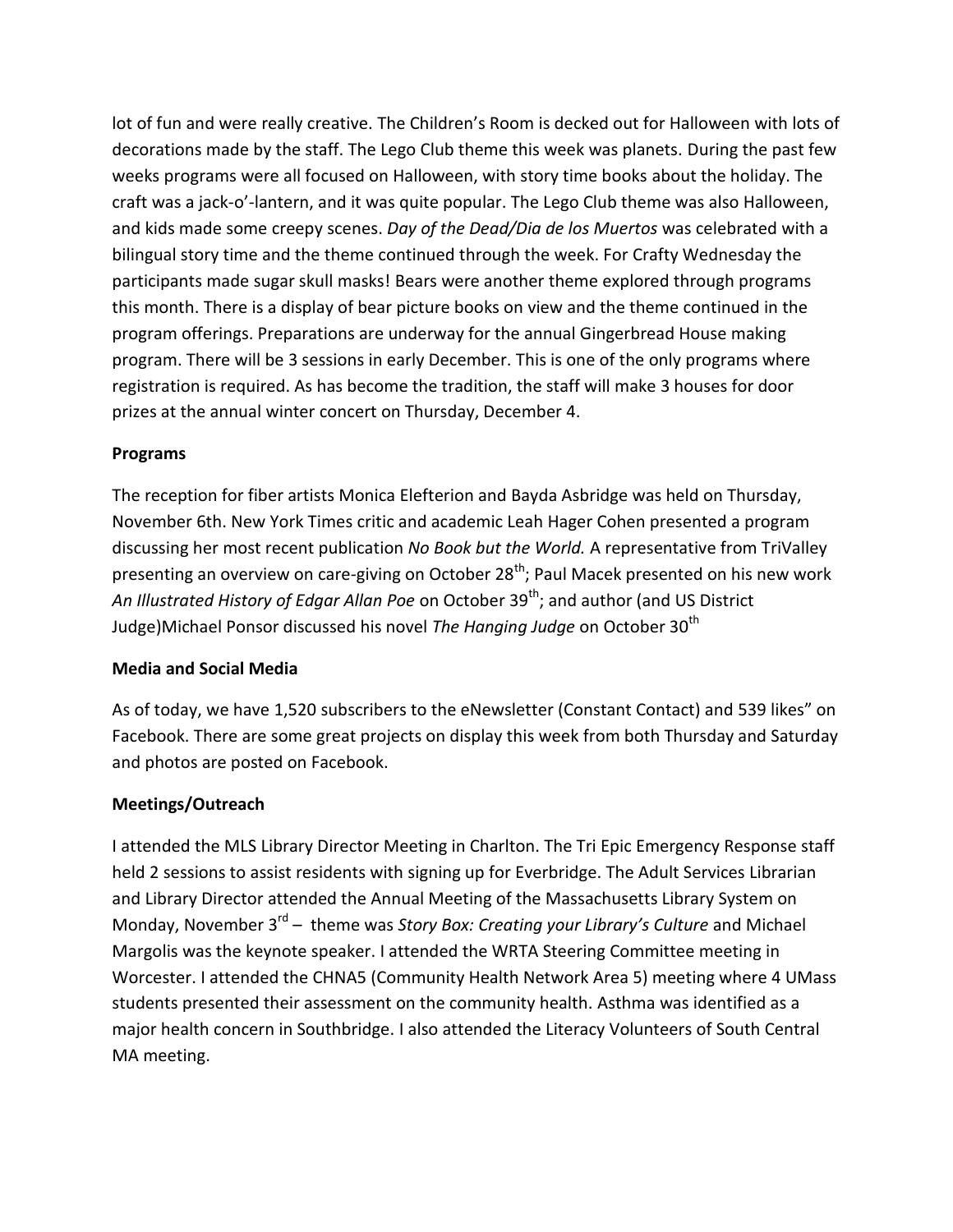#### **FOJEL**

The afghan donated by the knitting group as a fundraiser for the Friends, is on display. Tickets are still available! Drawing will take place at the annual winter concert on December  $4^{\text{th}}$ .

#### **Food For Fines**

The annual *Food For Fines* drive is underway throughout the month of November, thanks to permission received from the administration to accept food in lieu of fines for late materials.

#### **Grants**

On Monday night we had a special guest, storyteller Rona Leventhal. The program was funded by the Southbridge Cultural Council. She gave a great show with songs and stories that were a little bit scary and very funny. Gregory Maichack had a full house for his workshop *Sublime Sunflowers* and all attendees took home their finished art piece. Two of those in attendance wrote emails to indicate how much they enjoyed the program which I passed along to the Southbridge Cultural Council who funded the workshop.

#### **Staff**

Staff is working on the MA Library System delivery survey this week, conducted across the state on a quarterly basis. We continue to write SOP/documentation on procedures so as to improve the orientation for new hires. Rose Reith has started in the Library Aide position in the Children's Room and training in both circulation desks. Staff conducted the quarterly survey of the material delivery service for Mass Library System. At the beginning of November, the three Library Aide positions totaling 30 hours per week we consolidated into two positions of 15 hours per week each.

#### **State Aid and ARIS**

Message from MBLC about use of state aid funds - email

#### **Teens**

A new bimonthly *Teens and Tweens Chess Club* has started with the assistance of volunteers Adam and Benjamin Piche, and will continue every other Saturday now through the spring. A new series of programs called *Teen Tuesdays* has begun and we hope to develop this series to cover a diverse range of programs that would interest a teen audience. A reporter from the *Southbridge Evening News* covered the event.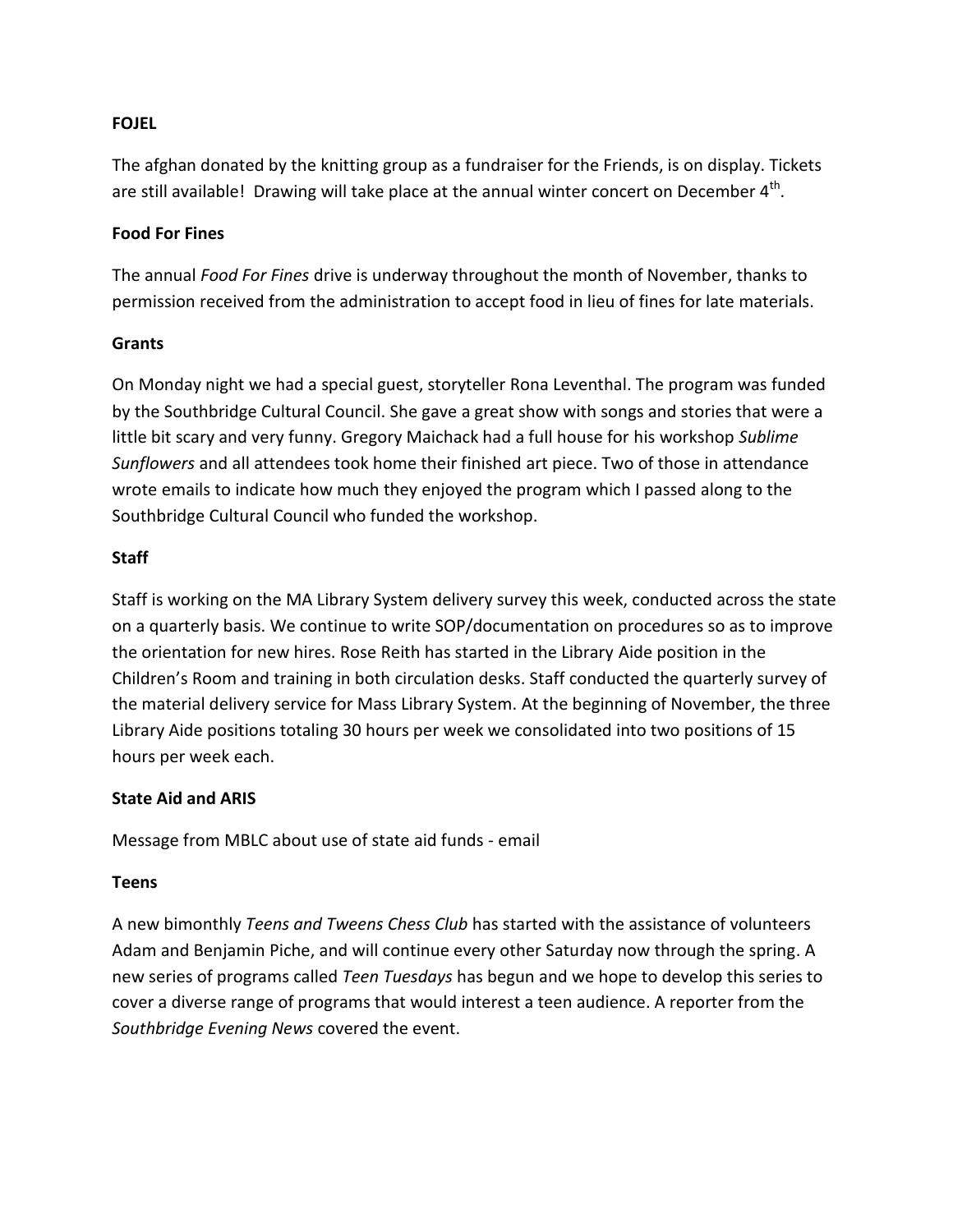## **Town Manager**

The Town Manager, DPW Director and I met to discuss the procurement for ceiling project. Mindy Ernst-Fournier provided some information about the contiguous properties. I have drafted an RFP (my first) and have a materials list provided by Sherwin Williams. I will be submitting to the procurement officer/Town Manger. I am anxious to move forward on this project.

## **Training**

Cross training is still underway for Children's Room staff in the adult circulation area.

# **Trustees - 100th Giving Thanks for current and past staff**

I would like to express my gratitude to Robin and Mel for coordinating the program. Red Roof Catering has been hired for the event. 41 people will be attending.

## **Volunteers/Tax Abatement**

Many of the Tax Abatement personnel have completed their required hours to complete the program. We look forward to their return in January when the program starts again. JEL had six part time workers through this program. There is also a new volunteer who has started and is working on the inventory project. Without all these additional hours, many of the projects we undertake would not be possible.

| Month of November | Exhibit of work of        | During Library Open     | Main Hall    |
|-------------------|---------------------------|-------------------------|--------------|
| Exhibit           | <b>Monica Elefterion</b>  | <b>Hours</b>            |              |
| Monday 24         | Pajama Story Time         | 6:30 pm $- 7:30$ pm     | Children's   |
|                   |                           |                         | Room         |
| Tuesday 21,28     | Knitting with Sonya       | $10:30$ a.m. $-12:30$   | Reading Room |
|                   |                           | p.m.                    |              |
| Wednesday 19,26   | <b>Crafty Wednesdays</b>  | drop-in all day         | Children's   |
|                   |                           |                         | Room         |
| Wednesday 19,26   | Super Kids                | $10:30$ a.m. $-11$ a.m. | Children's   |
|                   |                           | Followed by a craft     | Room         |
| Thursday 20,27    | Lego Club                 | $3 p.m. - 4:30 p.m.$    | Craft Room   |
| Thursday 20       | Technology – What is the  | 6:30 p.m. $-7:30$ p.m.  | Reading Room |
|                   | next innovation and more  |                         |              |
|                   | With Eric Silverberg      |                         |              |
| Thursday 27       | Thanksgiving - library is |                         |              |
|                   | closed                    |                         |              |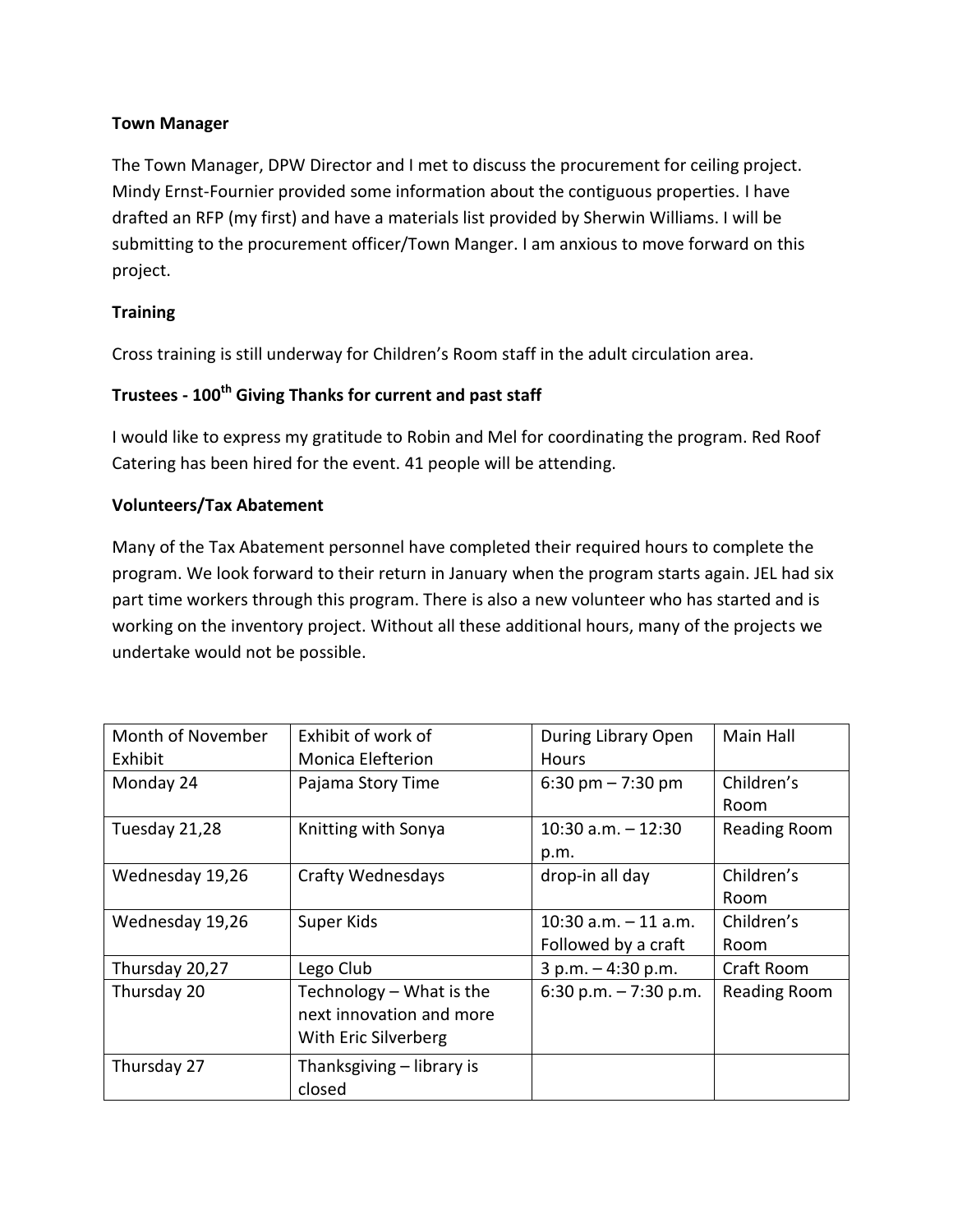| Library is closed   |                       |            |
|---------------------|-----------------------|------------|
| <b>Toddler Time</b> | $10:30$ a.m. $-11:30$ | Craft Room |
|                     | a.m.                  |            |
| Lego Club           | $10 a.m. - 12 noon$   | Craft Room |
|                     |                       |            |

\*sponsored by the Southbridge Cultural Council

| Month of December<br>2014Exhibit | <b>Graham Cracker Houses</b><br>display                           |                               | Main Hall           |
|----------------------------------|-------------------------------------------------------------------|-------------------------------|---------------------|
| Monday 1                         | <b>Book Club: Olive</b><br>Kitteridge                             | $6:30$ p.m. $-7:30$<br>p.m.   | Reading Room        |
| Monday 1                         | <b>Graham Cracker House</b><br>Making - Registration<br>Required  | 6:30 p.m. $-7:30$<br>p.m.     | Craft Room          |
| Monday 8                         | Hora de Cuentos with<br><b>ASPIRA students from</b><br><b>MHS</b> | 6:30 p.m. $-7:30$<br>p.m.     | Children's<br>Room  |
| Monday 15,22,29                  | Pajama Story Hour                                                 |                               |                     |
| Tuesday 2                        | <b>Graham Cracker House</b><br>Making - Registration<br>Required  | $3 p.m. - 4 p.m.$             | Children's<br>Room  |
| Tuesday 2, 9,16,23,30            | Knitting with Sonya                                               | $10:30$ a.m. $-12:30$<br>p.m. | <b>Reading Room</b> |
| Tuesday 2, 9,16,23,30            | Teen Tuesday                                                      | $3 p.m. - 4 p.m.$             | Pioppi Room         |
| Tuesday 16                       | <b>Trustees Meeting</b>                                           | 12 noon                       | Mills Room          |
| Wednesday 3,10,17,24,31          | <b>Crafty Wednesdays</b>                                          | All day - drop in             | Children's<br>Room  |
| Wednesday 3,10,17,24,31          | Super Kids                                                        | $10:30$ a.m. $-11:30$<br>a.m. | Children's<br>Room  |
| Thursday 4,11,18                 | Lego Club                                                         | 3 p.m. - 4:30 p.m.            | Craft Room          |
| Thursday 4                       | Winter Concert with<br>Michael Caprera and<br><b>Hunter Foote</b> | 6:30 p.m. $-7:30$<br>p.m.     | Main Hall           |
| Thursday 12                      | Library Box Office: Two<br><b>Autumns and Three</b><br>Winters    | 6 pm                          | Pioppi Room         |
| Friday 5,12,19                   | <b>Baby Time</b>                                                  | 10:30 a.m.                    | Children's<br>Room  |
| Saturday 6,13,20,27              | Lego Club                                                         | 10 $a.m. - 12$ noon           | Craft Room          |
| <b>CLOSED</b>                    | Tuesday Dec.24 - Half<br>Day                                      |                               |                     |